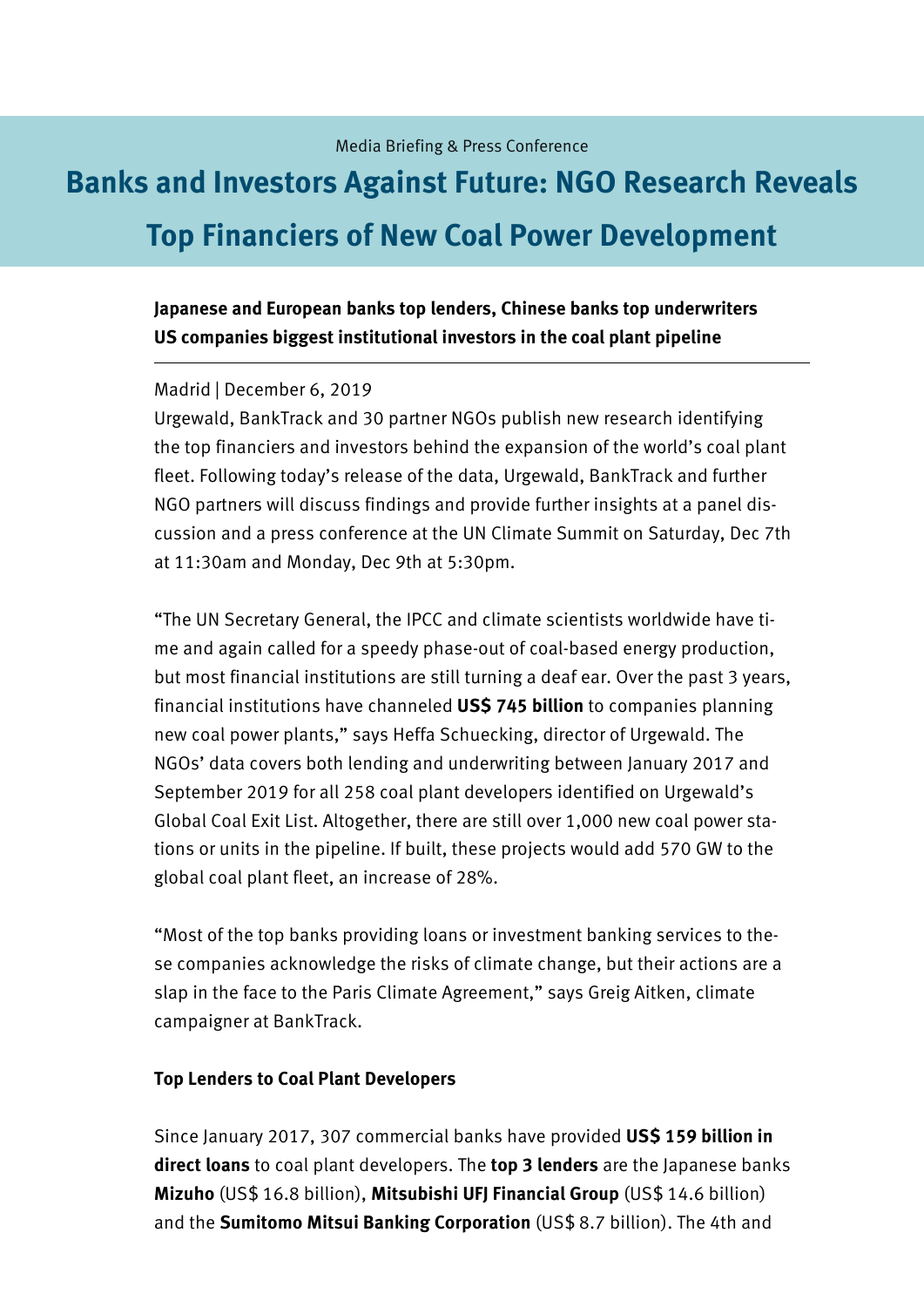5th largest lenders to coal plant developers are **Citigroup** (US\$ 5.7 billion) and **BNP Paribas** (US\$ 4.3 billion).

A regional breakdown of the data shows that **Japanese banks accounted for 32% of direct lending to coal plant developers since 2017**. As Shin Furuno from 350.org Japan says, "Japan's top three banks are undermining the Paris Agreement and tarnishing their reputations as the world's biggest lenders to coal plant developers. Global banks must align their portfolios with the Paris climate goals by ending finance for the coal sector altogether and actively funding the transition towards a zero carbon future."

**European banks** are, however, not far behind. They **accounted for 26% of all bank loans to coal plant developers** since 2017. Greig Aitken from BankTrack comments: "This shows how insufficient the climate policies still are at the vast majority of banks. While leading European banks like BNP Paribas and Barclays rule out direct project financing for new coal plants, these institutions continue to provide corporate loans to companies that are pushing forward new coal plants."

The same can be said of the Spanish bank Santander, one of the main sponsors of the 2019 UN Climate Summit in Madrid. Carlota Ruiz-Bautista, an environmental lawyer from Instituto Internacional de Derecho y Medio Ambiente (IIDMA), comments: "Santander claims it will not provide direct financing to new coal plants, but in 2018 and 2019 the bank made corporate loans totaling US\$ 655 million to PGE, Tauron and Energa, three companies that are planning to build 5.7 GW of new coal-fired capacity in Poland. In fact, the data shows that the bank has been increasing its coal developer financing year on year since 2017. The bank may be sponsoring the UN Climate Summit, but its lending is heaping coal on the fire."

## **Top Underwriters of Coal Plant Developers**

 $\overline{a}$ 

Since January 2017, 300 commercial banks have channeled over **US\$ 585 billion** to coal plant developers through underwriting.<sup>[1](#page-1-0)</sup>

<span id="page-1-0"></span><sup>1</sup> Underwriting or investment banking refers to the process by which banks raise investment capital for companies by issuing bonds or shares on their behalf and selling them to investors such as pension funds, insurance companies, mutual funds etc.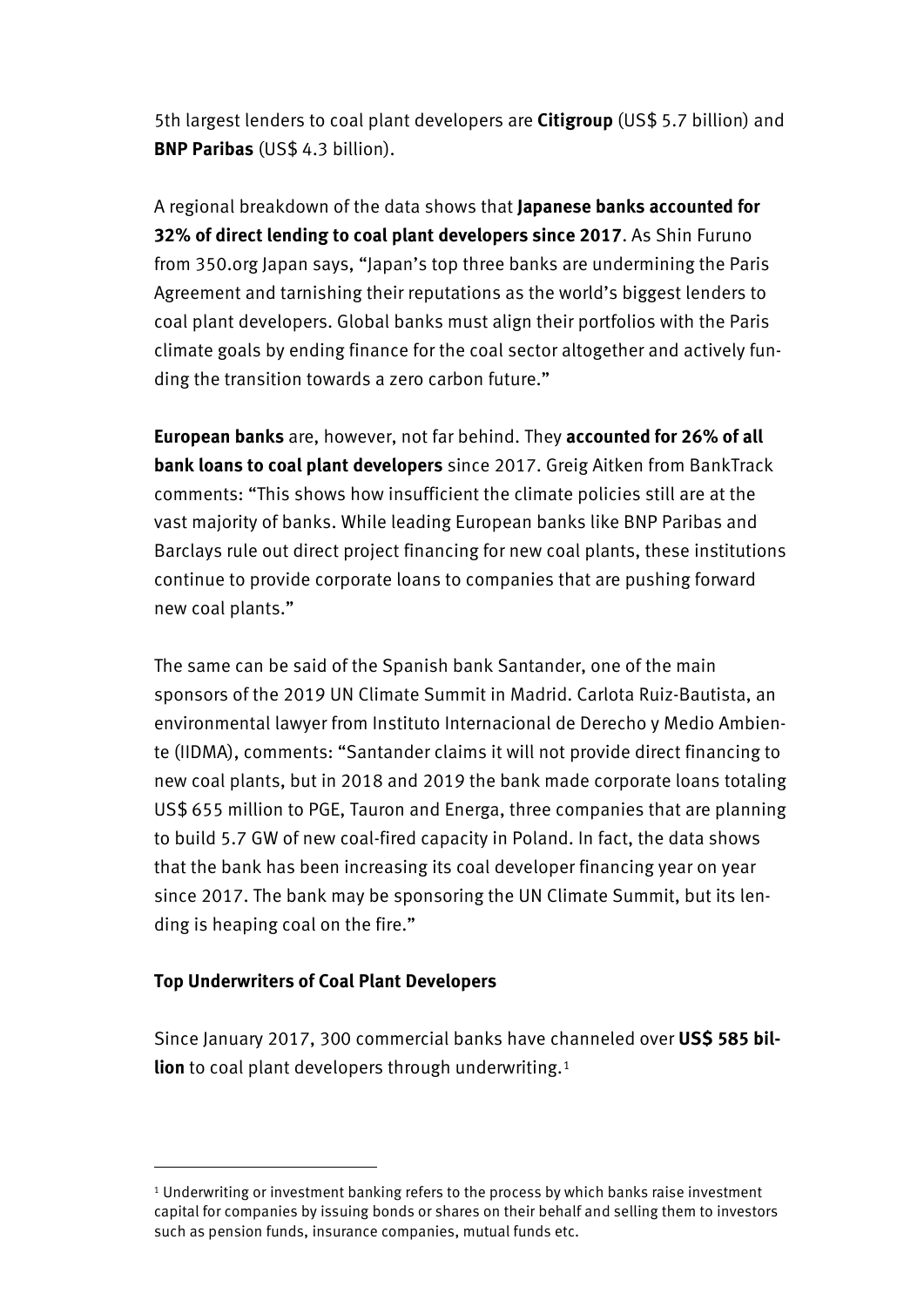The world's top five underwriters of coal plant developers are all Chinese institutions. They are the **Industrial and Commercial Bank of China** (US\$ 33 billion), the **Ping An Insurance Group** (US\$ 27.4 billion), the **China International Trust and Investment Corporation** (US\$ 25.7 billion), the **Bank of China** (US\$ 24.1 billion) and the **Shanghai Pudong Development Bank** (US\$ 22.4 billion).

Although Chinese banks only account for 5% of direct lending to coal plant developers, they play an overwhelming role when it comes to underwriting. Since January 2017, Chinese banks accounted for 69% of underwriting for coal plant developers. This figure reflects China's dominant role in coal plant development. In addition to the 217 GW of new capacity in China's own coal plant pipeline, Chinese companies have plans to build 54 GW of new coal capacity abroad.

Several Japanese, US and UK banks are, however, also important underwriters of coal plant developers. Among these are **Mizuho** (US\$ 14.3 billion), **Mitsubishi UFJ Financial Group** (US\$ 12.6 billion), **Sumitomo Mitsui Banking Corporation** (US\$ 10.5 billion), **Citigroup** (US\$ 8.8 billion), **JP MorganChase** (US\$ 6.2 billion), **HSBC** (US\$ 6.2 billion) and **Standard Chartered** (US\$ 5.9 billion).

# **Top Institutional Investors in Coal Plant Developers**

 $\overline{a}$ 

While banks play a central role in helping coal plant developers acquire capital through underwriting their share and bond issuances, the ultimate buyers of these securities are investors. For 2019, the NGOs' research identified **1,922 institutional investors with combined holdings of US\$ 276 billion** in coal plant developers.[2](#page-2-0)

The world's largest investor in coal plant developers is the US-based investment giant **BlackRock**, which holds bonds and shares in value of **US\$ 17.6 billion** in **86 coal plant developers**. Next in line are **Japan's Government Pension Investment Fund** (US\$ 17.4 billion) and the US investment managers **Vanguard** (US\$ 12.4 billion) and **Capital Group** (US\$ 9 billion).

<span id="page-2-0"></span><sup>2</sup> Among the institutional investors covered in this research are pension funds, insurance companies, mutual funds, asset management companies, sovereign wealth funds and asset management arms of banks. It is likely that the investments of these institutions in coal plant developers are, in fact, significantly higher than indicated. Financial databases' coverage of bond holdings is often incomplete and many pension funds do not report their holdings.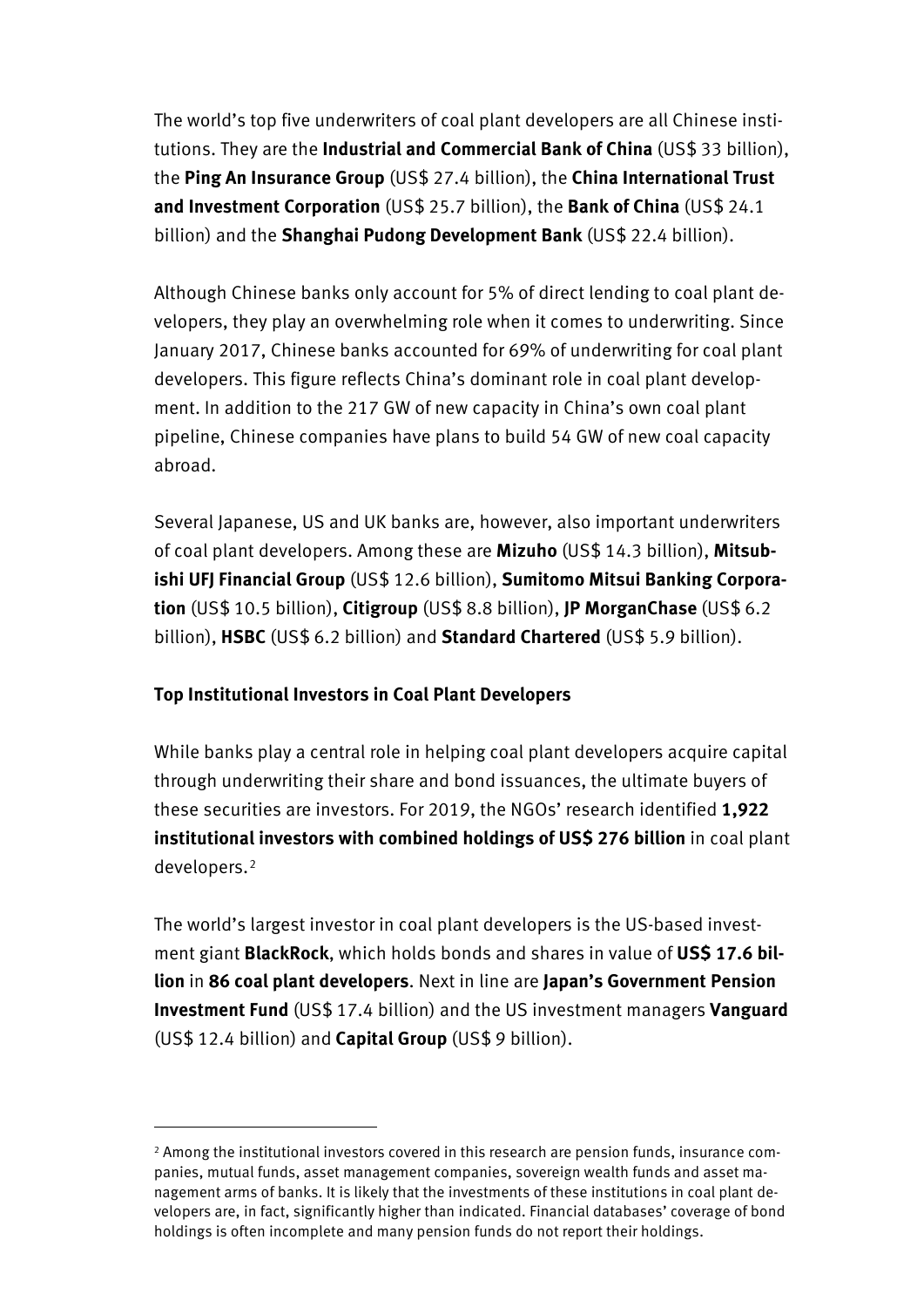A regional analysis shows that **US investors account for 29% of institutional investments in the shares and bonds of coal plant developers**. Japanese investors account for 23%, Indian investors for 12% and European investors for 11.6% of institutional investments in coal plant developers. Out of the US\$ 32 billion, European investors hold in shares and bonds of coal plant developers, almost 30% are held by investors from the UK.

"The hypocrisy of investors like **BlackRock** is huge. Last April, the world's largest asset manager published a new tool to help investors identify climaterelated risks in their portfolio. Through its reckless investments in coal plant developers, BlackRock, however, plays a major role in fueling these risks," comments Doug Norlen of Friends of the Earth US.

# **What Needs to be Done?**

According to the 2018 IPCC Report, coal-based energy production must be reduced by 78% by 2030 if we want to keep the 1.5°C target within reach. And each new coal power plant is a further stumbling block towards achieving this goal. The UN Secretary General, Antonio Guterres, has therefore used each and every opportunity to make public appeals for "no new coal by 2020".

Some financial institutions have begun to heed this call. In November 2019, the French insurance giant, **AXA**, announced that it will stop insuring or investing in companies that plan to build over 300 MW of new coal-fired power capacity or develop new coal mines. In June 2019, **Crédit Agricole** became the first commercial bank to announce a ban on financial services to companies planning new coal power plants, coal mines or coal transport infrastructure. All in all, European investors representing US\$ 7 trillion in assets have already adopted policies excluding investments in coal plant developers.

"These examples show what needs to be done," says Schuecking. "Financial Institutions that continue channeling money to coal plant developers are actively working against the Paris Climate Goals and ruining our chances for a livable future."

**Rankings of the top "Dirty Thirty" lenders, underwriters and investors in coal plant developers are in the annex. Find more information and the full data on [coalexit.org.](https://coalexit.org/)**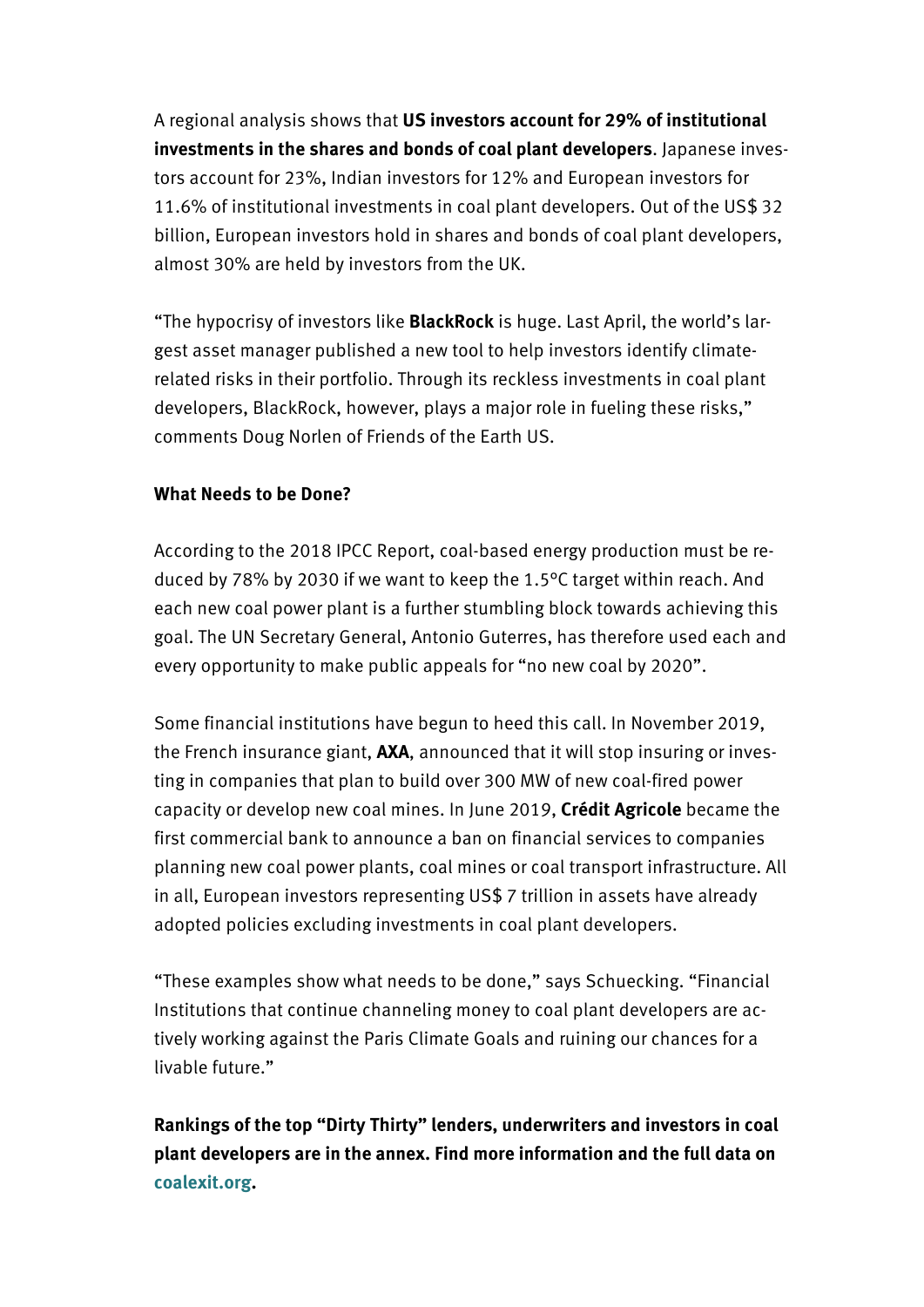**Invitation for Side Event & Press Conference about New Coal Finance Research:** <https://t1p.de/dek9>

**List of co-publishers:** For a list of all publishers, please see<https://coalexit.org/urgewald-partners>

# **For further information, please contact:**

Jacey Bingler, Communications Manager, Urgewald +49-175-5217571, [jacey@urgewald.org](mailto:jacey@urgewald.org)

Moritz Schroeder, Communications Director, Urgewald +49-176-64079965, [moritz@urgewald.org](mailto:moritz@urgewald.org)

Greig Aitken, Climate Campaigner, BankTrack +420-607084093, [greig@banktrack.org](mailto:greig@banktrack.org)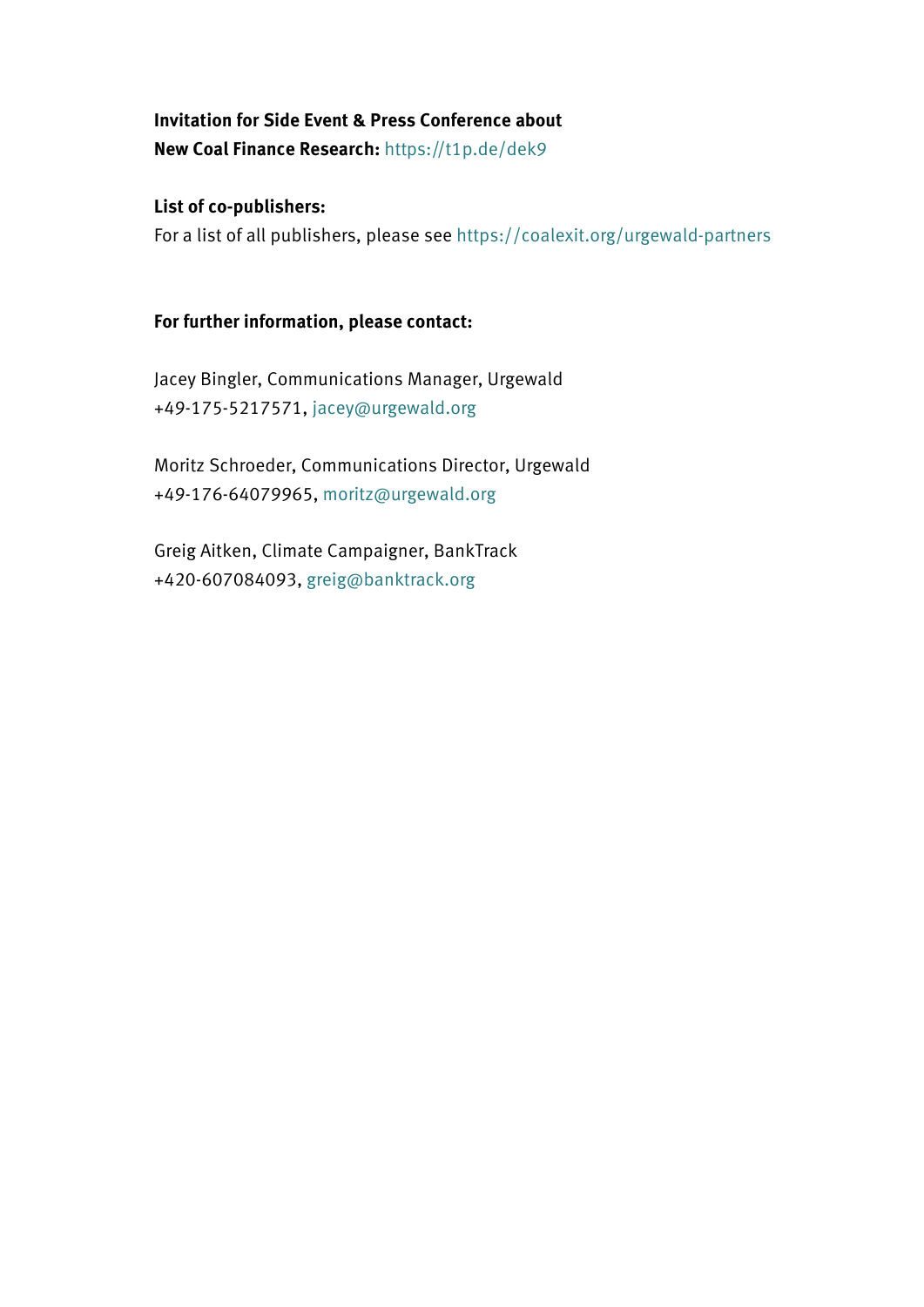| Top 30 Lenders (2017 - Q3 2019, in mln US\$)   |                       |              |  |  |  |  |
|------------------------------------------------|-----------------------|--------------|--|--|--|--|
| <b>Banks</b>                                   | <b>Country HQ</b>     | <b>Loans</b> |  |  |  |  |
| <b>Mizuho Financial</b>                        | Japan                 | 16,804       |  |  |  |  |
| Mitsubishi UFJ Financial                       | Japan                 | 14,573       |  |  |  |  |
| <b>SMBC Group</b>                              | Japan                 | 8,659        |  |  |  |  |
| <b>Citigroup</b>                               | <b>United States</b>  | 5,696        |  |  |  |  |
| <b>BNP Paribas</b>                             | France                | 4,276        |  |  |  |  |
| <b>State Bank of India</b>                     | India                 | 4,224        |  |  |  |  |
| <b>Barclays</b>                                | United Kingdom        | 3,476        |  |  |  |  |
| <b>Crédit Agricole</b>                         | France                | 2,933        |  |  |  |  |
| <b>Standard Chartered</b>                      | <b>United Kingdom</b> | 2,684        |  |  |  |  |
| Intesa Sanpaolo                                | Italy                 | 2,610        |  |  |  |  |
| <b>UniCredit</b>                               | Italy                 | 2,593        |  |  |  |  |
| <b>Bank Mandiri</b>                            | Indonesia             | 2,417        |  |  |  |  |
| <b>ING Group</b>                               | <b>Netherlands</b>    | 2,357        |  |  |  |  |
| <b>Royal Bank of Scotland</b>                  | United Kingdom        | 2,281        |  |  |  |  |
| <b>Bank of China</b>                           | China                 | 2,263        |  |  |  |  |
| <b>Danske Bank</b>                             | Denmark               | 2,225        |  |  |  |  |
| <b>Nordea</b>                                  | Sweden                | 2,225        |  |  |  |  |
| <b>JPMorgan Chase</b>                          | <b>United States</b>  | 2,120        |  |  |  |  |
| <b>Sumitomo Mitsui Trust</b>                   | Japan                 | 1,911        |  |  |  |  |
| Société Générale                               | France                | 1,904        |  |  |  |  |
| <b>Norinchukin Bank</b>                        | Japan                 | 1,862        |  |  |  |  |
| <b>Bank Rakyat Indonesia</b>                   | Indonesia             | 1,857        |  |  |  |  |
| Skandinaviska Enskilda Banken                  | Sweden                | 1,803        |  |  |  |  |
| <b>HSBC</b>                                    | <b>United Kingdom</b> | 1,772        |  |  |  |  |
| <b>Industrial and Commercial Bank of China</b> | China                 | 1,713        |  |  |  |  |
| <b>Oversea-Chinese Banking Corporation</b>     | Singapore             | 1,705        |  |  |  |  |
| <b>DBS</b>                                     | Singapore             | 1,680        |  |  |  |  |
| <b>Yamaguchi Financial Group</b>               | Japan                 | 1,609        |  |  |  |  |
| <b>Goldman Sachs</b>                           | <b>United States</b>  | 1,507        |  |  |  |  |
| <b>Bank Negara Indonesia</b>                   | Indonesia             | 1,472        |  |  |  |  |
| <b>Total</b>                                   |                       | 105,211      |  |  |  |  |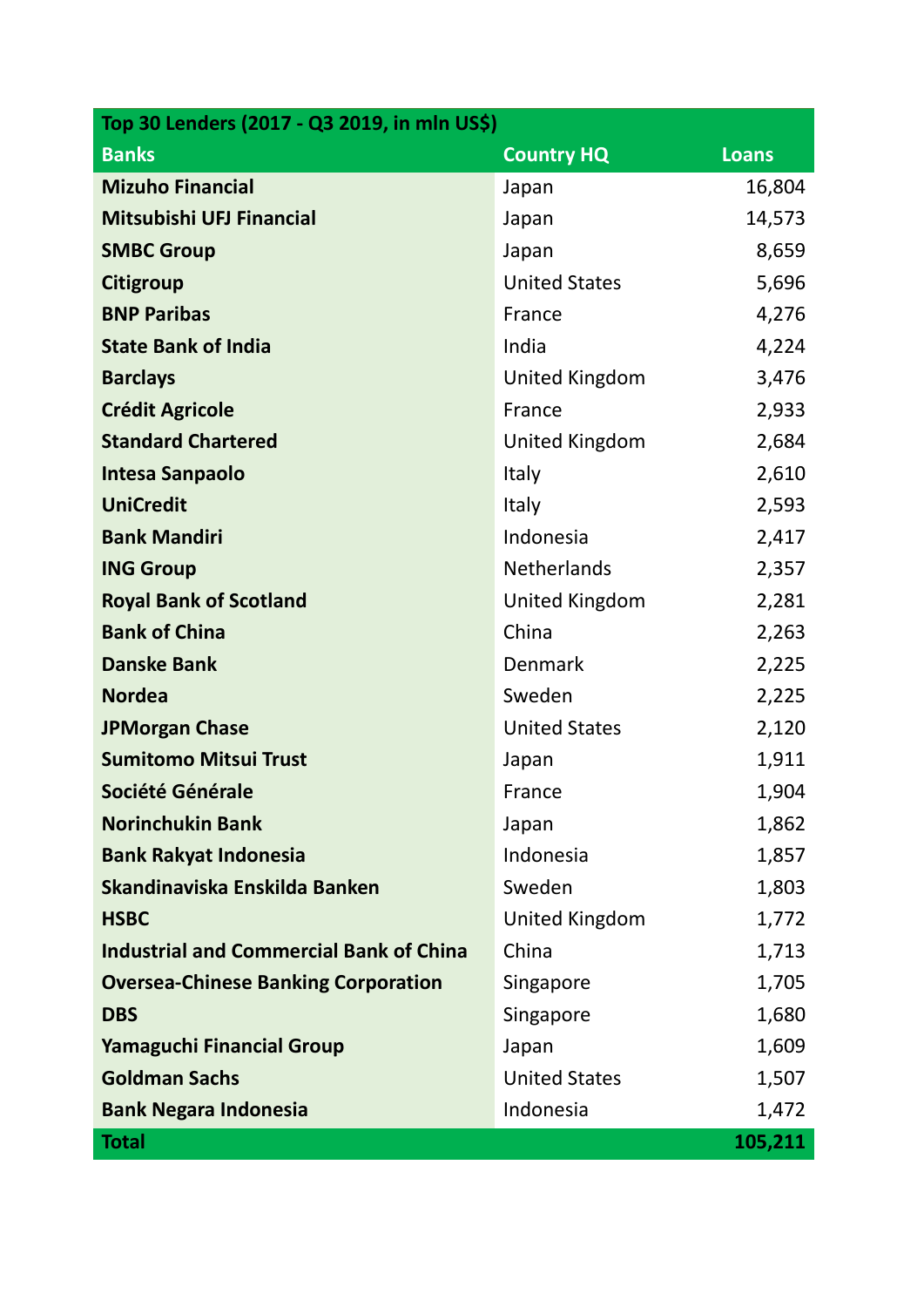| Top 30 Underwriters (2017 - Q3 2019, in        |                       |                     |
|------------------------------------------------|-----------------------|---------------------|
| mln US\$)                                      |                       |                     |
| <b>Banks</b>                                   | <b>Country HQ</b>     | <b>Underwriting</b> |
| <b>Industrial and Commercial Bank of China</b> | China                 | 32.995              |
| <b>Ping An Insurance Group</b>                 | China                 | 27.391              |
| <b>CITIC</b>                                   | China                 | 25.687              |
| <b>Bank of China</b>                           | China                 | 24.108              |
| <b>Shanghai Pudong Development Bank</b>        | China                 | 22.353              |
| <b>China Construction Bank</b>                 | China                 | 22.011              |
| <b>Agricultural Bank of China</b>              | China                 | 19.596              |
| <b>China Merchants Group</b>                   | China                 | 18.552              |
| <b>China Everbright Group</b>                  | China                 | 18.296              |
| <b>Industrial Bank Company</b>                 | China                 | 17.043              |
| <b>Mizuho Financial</b>                        | Japan                 | 14.259              |
| <b>Haitong Securities</b>                      | China                 | 13.764              |
| <b>CSC Financial</b>                           | China                 | 13.191              |
| <b>Mitsubishi UFJ Financial</b>                | Japan                 | 12.643              |
| <b>Bank of Communications</b>                  | China                 | 12.189              |
| <b>SMBC Group</b>                              | Japan                 | 10.471              |
| <b>Guotai Junan Securities</b>                 | China                 | 9.778               |
| <b>Daiwa Securities</b>                        | Japan                 | 9.408               |
| <b>Nomura</b>                                  | Japan                 | 9.169               |
| <b>Bank of Beijing</b>                         | China                 | 9.049               |
| <b>Citigroup</b>                               | <b>United States</b>  | 8.848               |
| <b>China Minsheng Banking</b>                  | China                 | 8.672               |
| <b>Bank of Ningbo</b>                          | China                 | 7.930               |
| <b>GF Securities</b>                           | China                 | 7.921               |
| <b>China International Capital Corporation</b> | China                 | 7.828               |
| <b>ICICI Bank</b>                              | India                 | 6.754               |
| <b>Hua Xia Bank</b>                            | China                 | 6.554               |
| <b>JPMorgan Chase</b>                          | <b>United States</b>  | 6.154               |
| <b>HSBC</b>                                    | <b>United Kingdom</b> | 6.152               |
| <b>Standard Chartered</b>                      | <b>United Kingdom</b> | 5.882               |
| <b>TOTAL</b>                                   |                       | 414.647             |